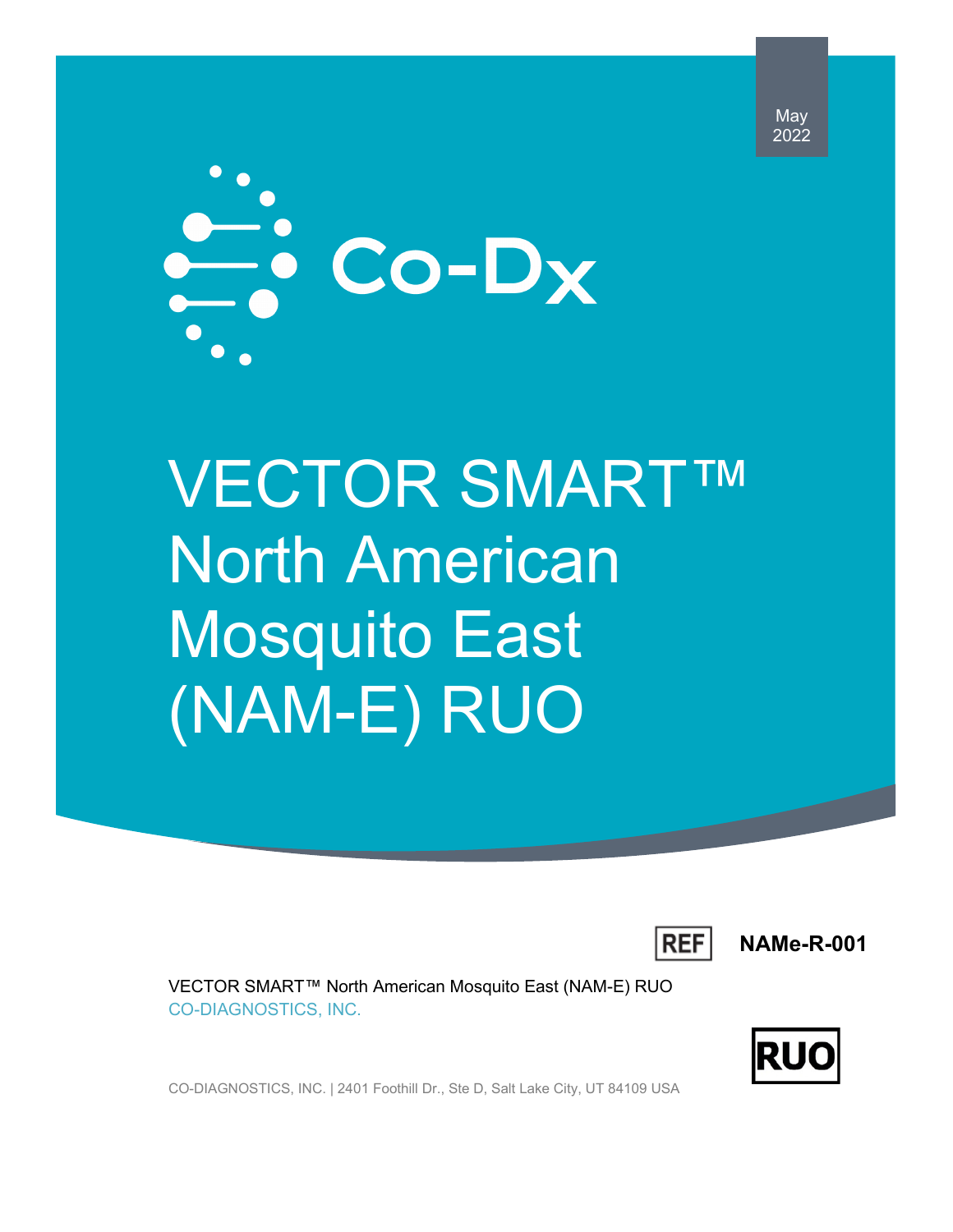

## **Table of Contents**

| $\mathbf{1}$ |                                                                                      |                                                                          |  |  |  |  |  |
|--------------|--------------------------------------------------------------------------------------|--------------------------------------------------------------------------|--|--|--|--|--|
| 2            |                                                                                      |                                                                          |  |  |  |  |  |
| 3            | Vector Smart™ North American Mosquito East (NAM-E) Storage, Handling, and Disposal 3 |                                                                          |  |  |  |  |  |
| 4            |                                                                                      |                                                                          |  |  |  |  |  |
| 5            |                                                                                      |                                                                          |  |  |  |  |  |
|              | 5.1                                                                                  |                                                                          |  |  |  |  |  |
|              | 5.2                                                                                  |                                                                          |  |  |  |  |  |
|              | 5.3                                                                                  |                                                                          |  |  |  |  |  |
|              | 5.4                                                                                  | Mosquito Selection, Collection, Storage, and Handling Recommendations  6 |  |  |  |  |  |
| 6            |                                                                                      |                                                                          |  |  |  |  |  |
| 7            |                                                                                      |                                                                          |  |  |  |  |  |
| 8            |                                                                                      |                                                                          |  |  |  |  |  |
|              | 8.1                                                                                  |                                                                          |  |  |  |  |  |
|              | 8.2                                                                                  |                                                                          |  |  |  |  |  |
|              | 8.3                                                                                  |                                                                          |  |  |  |  |  |
|              | 8.4                                                                                  |                                                                          |  |  |  |  |  |
|              | 8.5                                                                                  |                                                                          |  |  |  |  |  |
| 9            |                                                                                      |                                                                          |  |  |  |  |  |
|              | 9.1                                                                                  |                                                                          |  |  |  |  |  |
|              | 9.2                                                                                  |                                                                          |  |  |  |  |  |
| 10           |                                                                                      |                                                                          |  |  |  |  |  |
|              | 10.1                                                                                 |                                                                          |  |  |  |  |  |
|              | 10.2                                                                                 |                                                                          |  |  |  |  |  |
|              | 10.3                                                                                 |                                                                          |  |  |  |  |  |
| 11           |                                                                                      |                                                                          |  |  |  |  |  |
| 12           |                                                                                      |                                                                          |  |  |  |  |  |
| 13           |                                                                                      |                                                                          |  |  |  |  |  |
| 14           |                                                                                      |                                                                          |  |  |  |  |  |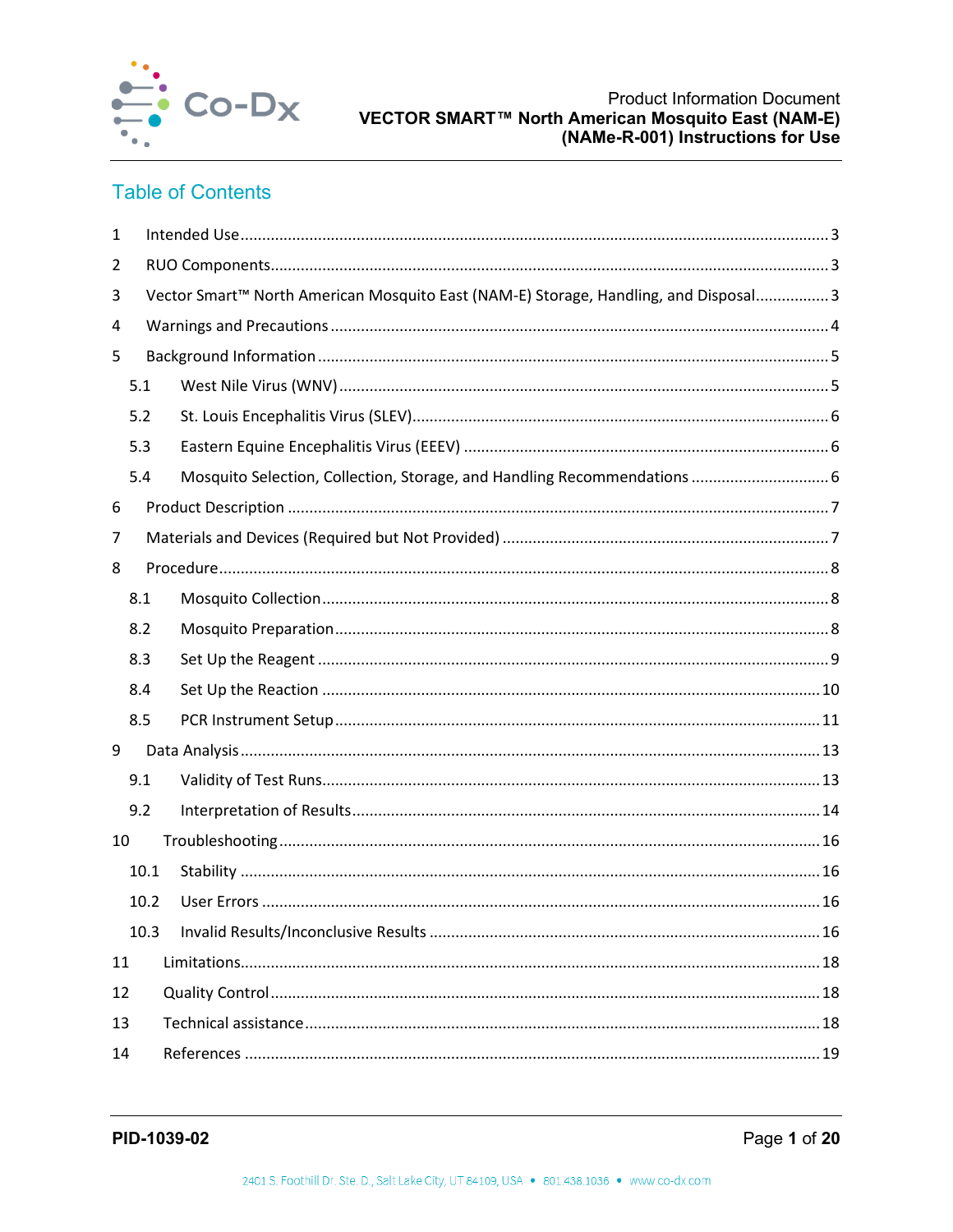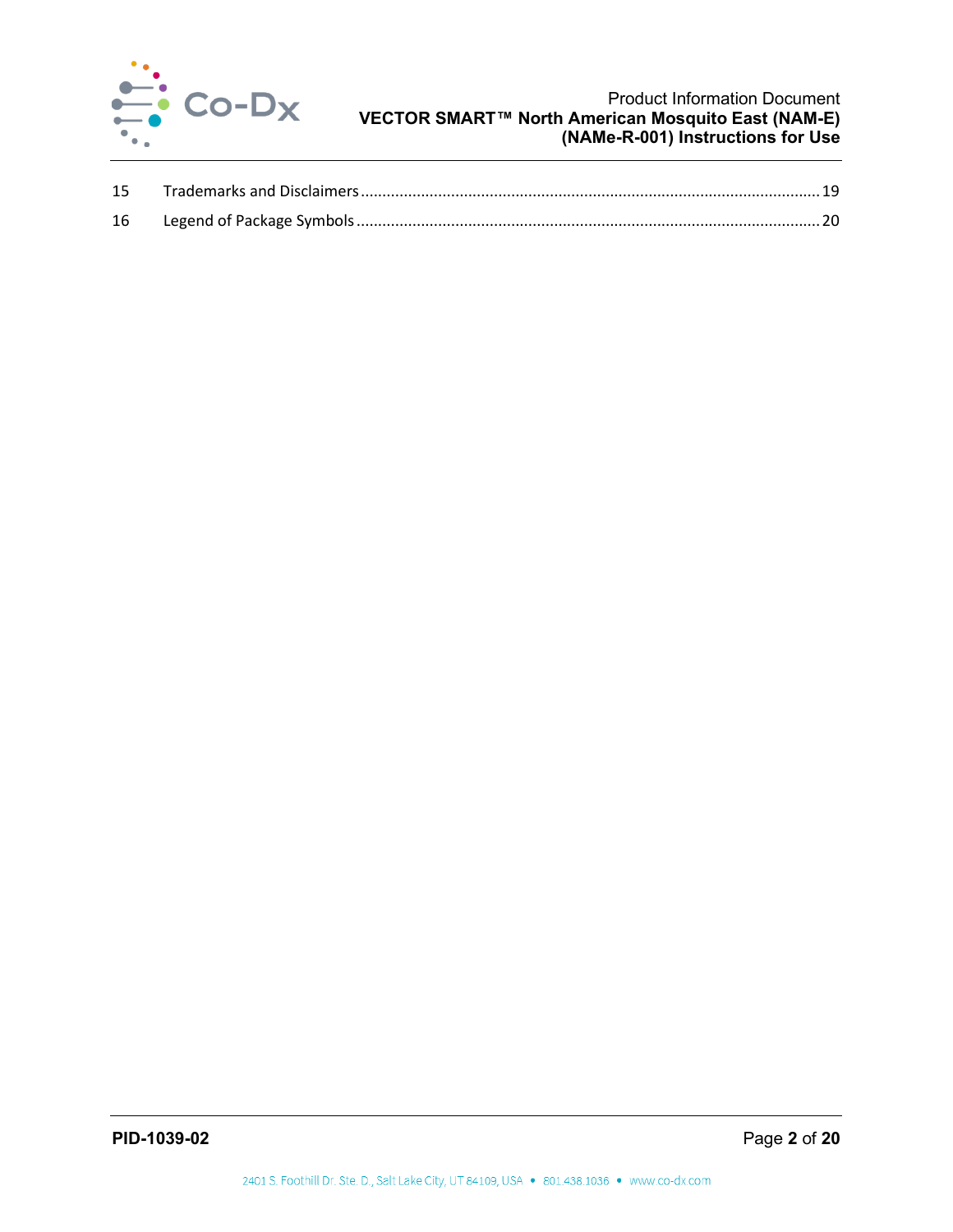



**Manufacturer:** Co-Diagnostics, Inc 2401 S Foothill Dr. Ste D Salt Lake City, UT 84109

Phone: +1 (801) 438-1036 Email: info@codiagnostics.com Website: [www.co-dx.com](http://www.co-dx.com/)

## <span id="page-3-0"></span>**1 INTENDED USE**

The **VECTOR SMART™ North American Mosquito East (NAM-E)** is a research use only multiplex test, based on real-time PCR (qPCR) technology, for the simultaneous qualitative detection of the West Nile virus (WNV), St. Louis encephalitis virus (SLEV), and Eastern equine encephalitis virus (20B21BEEEV) specific RNA in mosquitoes.

**For research use only (RUO). Not for use in diagnostics procedures.** 

## <span id="page-3-1"></span>**2 RUO COMPONENTS**

See [Table 1](#page-3-3) for a list of RUO components.

## <span id="page-3-3"></span>**Table 1**

#### *RUO Components*

| <b>Lid</b><br><b>Color</b> | <b>Component</b>                           | <b>Symbol</b> | <b>Catalog</b><br><b>Number</b> | <b>Description</b>                                                 | <b>Amount</b>                 |
|----------------------------|--------------------------------------------|---------------|---------------------------------|--------------------------------------------------------------------|-------------------------------|
| <b>Brown</b>               | Vector Smart™<br>NAM-e Master<br>Mix       | ΜМ            | NAMe-MM-001                     | Proprietary blend of<br>CoPrimers <sup>™</sup> and PCR<br>reagents | $1x500$ µL<br>(100 reactions) |
| <b>Red</b>                 | Vector Smart™<br>NAM-e Positive<br>Control | PC.           | NAMe-PC-001                     | Proprietary blend of<br>target templates                           | $1x500$ µL<br>(100 reactions) |
| <b>Clear</b>               | Nuclease-Free<br>Water                     | <b>NTC</b>    | <b>GEN-NF-001</b>               | DNase/RNase-free<br>water                                          | $1x500$ µL<br>(100 reactions) |
| <b>Orange</b>              | Extraction<br>Control                      | EC            | NAMe-EC-001                     | Proprietary blend of<br>target                                     | $1x500$ µL<br>(100 reactions) |

Catalog Number is NAMe-R-001. Contact Sales at (801) 438-1036 ext. 01 or at [www.co](http://www.co-dx.com/contact/)[dx.com/contact/](http://www.co-dx.com/contact/) to order.

## <span id="page-3-2"></span>**3 VECTOR SMART™ NORTH AMERICAN MOSQUITO EAST (NAM-E) STORAGE, HANDLING, AND DISPOSAL**

 The **Vector Smart™ North American Mosquito East (NAM-e)** RUO is shipped on dry ice. The components of the RUO should arrive frozen. If one or more of the components are not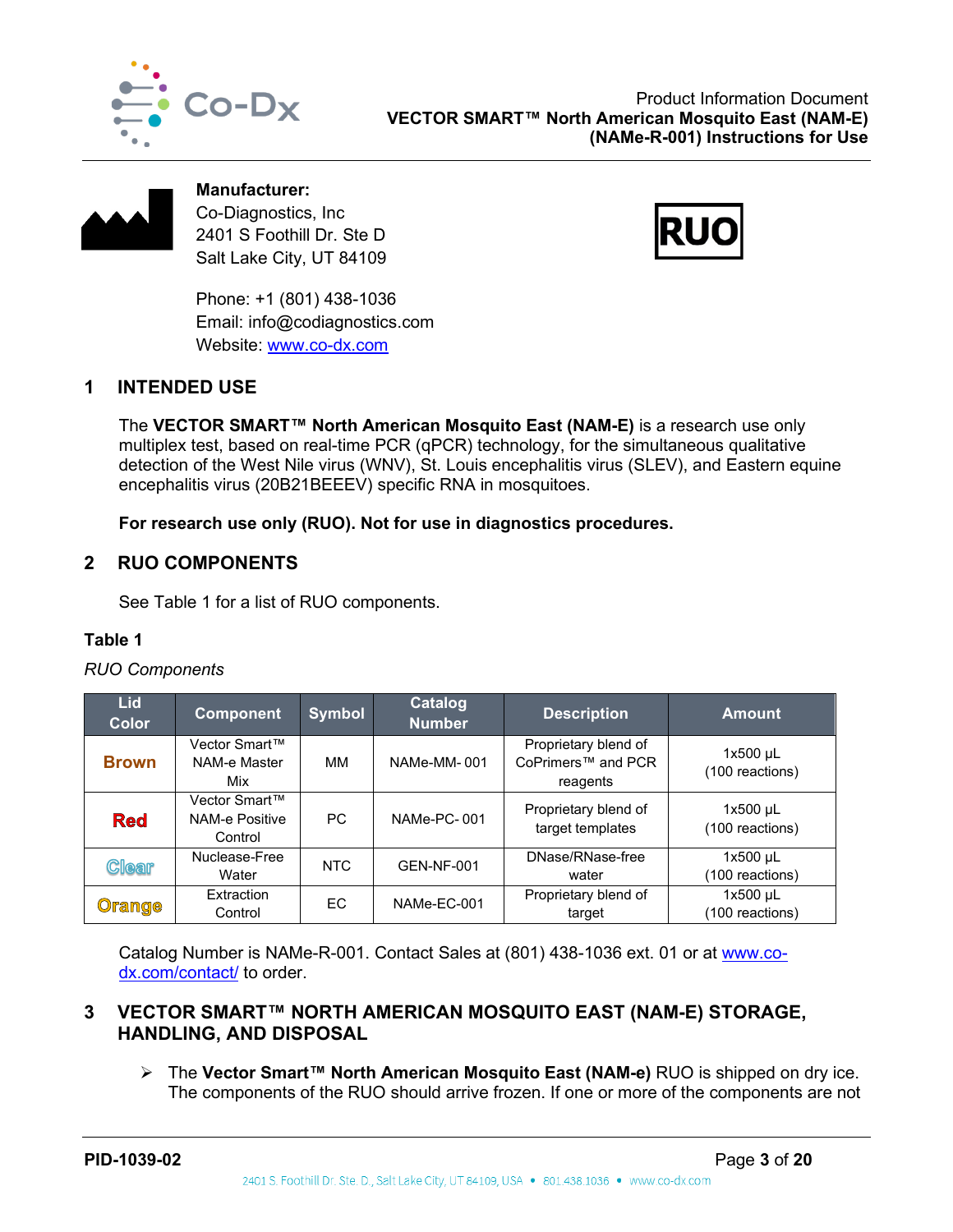

frozen upon receipt, or are compromised during shipment, contact your distributor for assistance.

- $\triangleright$  Upon receipt of RUO, laboratory should follow internal procedures for quality control.
- All components should be stored below -16°C upon arrival to prevent degradation of reagents.
- $\triangleright$  Repeated thawing and freezing of components (more than four times) should be avoided, specifically the master mix, as this might affect the performance of the assay. The reagents should be frozen in multiple aliquots if they are to be used intermittently.
- Co-Diagnostics recommends storage between +2°C and +8°C should not exceed a period of 4 hours.
- $\triangleright$  If you work in an area prone to power outages, it is recommended to have a back-up generator for your freezer as well as a temperature data log system to ensure that the **Vector Smart™ NAM-e** test RUO remains frozen at a temperature between -40°C and  $-16^{\circ}$ C.
- Protect **Master Mix** from light.
- $\triangleright$  Expired products should not be used, as the integrity of the components cannot be guaranteed.
- $\triangleright$  The product is not a biological waste. See Safety Data Sheets (SDS) for hazard classification. Disposal should be in accordance with applicable regional, national, and local laws and regulations.

## <span id="page-4-0"></span>**4 WARNINGS AND PRECAUTIONS**



Read this *Instructions for Use* carefully before using the product. Before first use check the components for integrity and frozenness upon arrival.

Users should pay attention to the following:

- $\triangleright$  Use of this product should be limited to personnel instructed and trained in the techniques of real-time PCR.
- $\triangleright$  Samples should always be treated as infectious and/or biohazardous. Use standard precautions.
- $\triangleright$  Wear protective gloves, lab coat, and eye protection when handling samples. Always wear gloves when handling RUO components.
- $\triangleright$  Always use DNase/RNase-free disposable pipette tips with filters.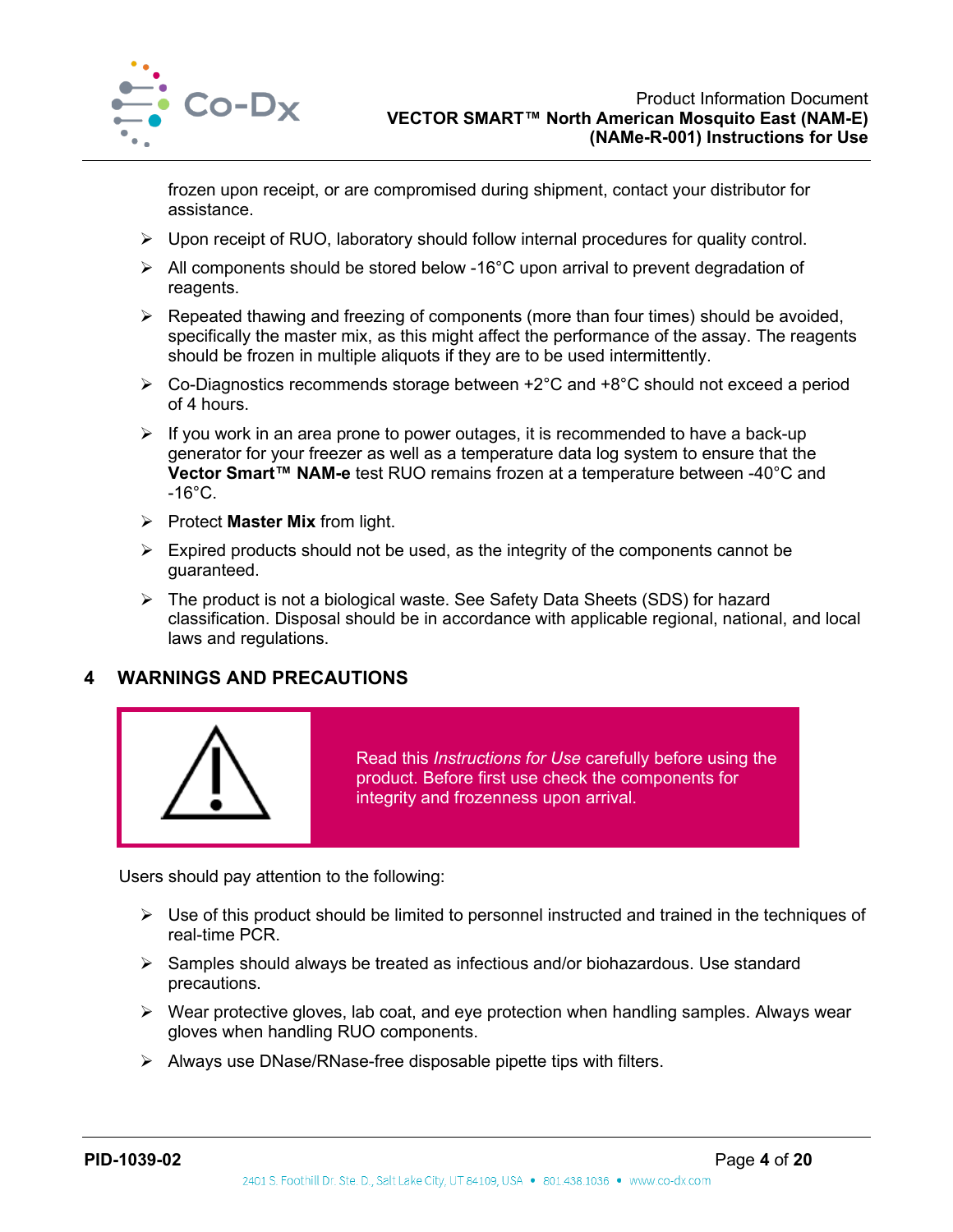

- $\triangleright$  Use segregated working areas for sample preparation, reaction setup, and amplification/detection activities. The workflow in the laboratory should proceed in a unidirectional workflow. To prevent contamination, change PPE between areas.
- $\triangleright$  Store and extract positive materials (specimen, controls, and amplicons) separately from other reagents. Dedicate supplies and equipment to separate working areas and do not move them from one area to another.
- Consult appropriate Safety data Sheets (SDS) for safety. The SDS for the **Vector Smart™ NAM-e** test RUO is provided with the shipment. If not provided with shipment the SDS can be retrieved from Co-Diagnostics website at the link: Safety Data Sheets | Co-Diagnostics, [Inc. \(co-dx.com\)](http://codiagnostics.com/resources/safety-data-sheets/) "
- $\triangleright$  Do not open the reaction tubes/plates post amplification.
- $\triangleright$  Do not autoclave reaction tubes/plates after the PCR, since this will not degrade the amplified nucleic acid and will pose a risk to the laboratory area to contamination.
- $\triangleright$  Do not use components of the RUO that have passed expiration date.
- $\triangleright$  Discard sample and assay waste according to your local safety regulations.

#### <span id="page-5-0"></span>**5 BACKGROUND INFORMATION**

#### <span id="page-5-1"></span>**5.1 West Nile Virus (WNV)**

- **About:** West Nile virus (WNV) is the leading cause of mosquito-borne disease in the continental United States. The virus was introduced to the US in 1999 after the New York outbreak where there were 62 cases and 6 fatalities. The WNV had other outbreaks in the US from time to time.
- **The virus:** is an enveloped, single-stranded (+) RNA virus part of the *Flaviviridae* family.
- **Transmission:** Most commonly spread to people by the bite of an infected *Culex spp.* mosquito, in special *Culex pipiens* in the northern half of the US, *Culex quinquefasciatus* in the southern states, and *Culex tarsalis* in the western states where it overlaps with *Cx pipiens* and quinquefasciatus. Cases of WNV occur during mosquito season, which starts in the summer and continues through fall. 94% of human cases are reported from July through September, however cases of WNV can happen year-round. The transmission can also happen through blood transfusion and organ donation. Since 2003, the US blood supply and organs are tested for WNV year-round. For more information consult: *West Nile Virus in the United States: Guidelines for Surveillance, Prevention, and Control* (Division of Vector-Borne Diseases, 2013).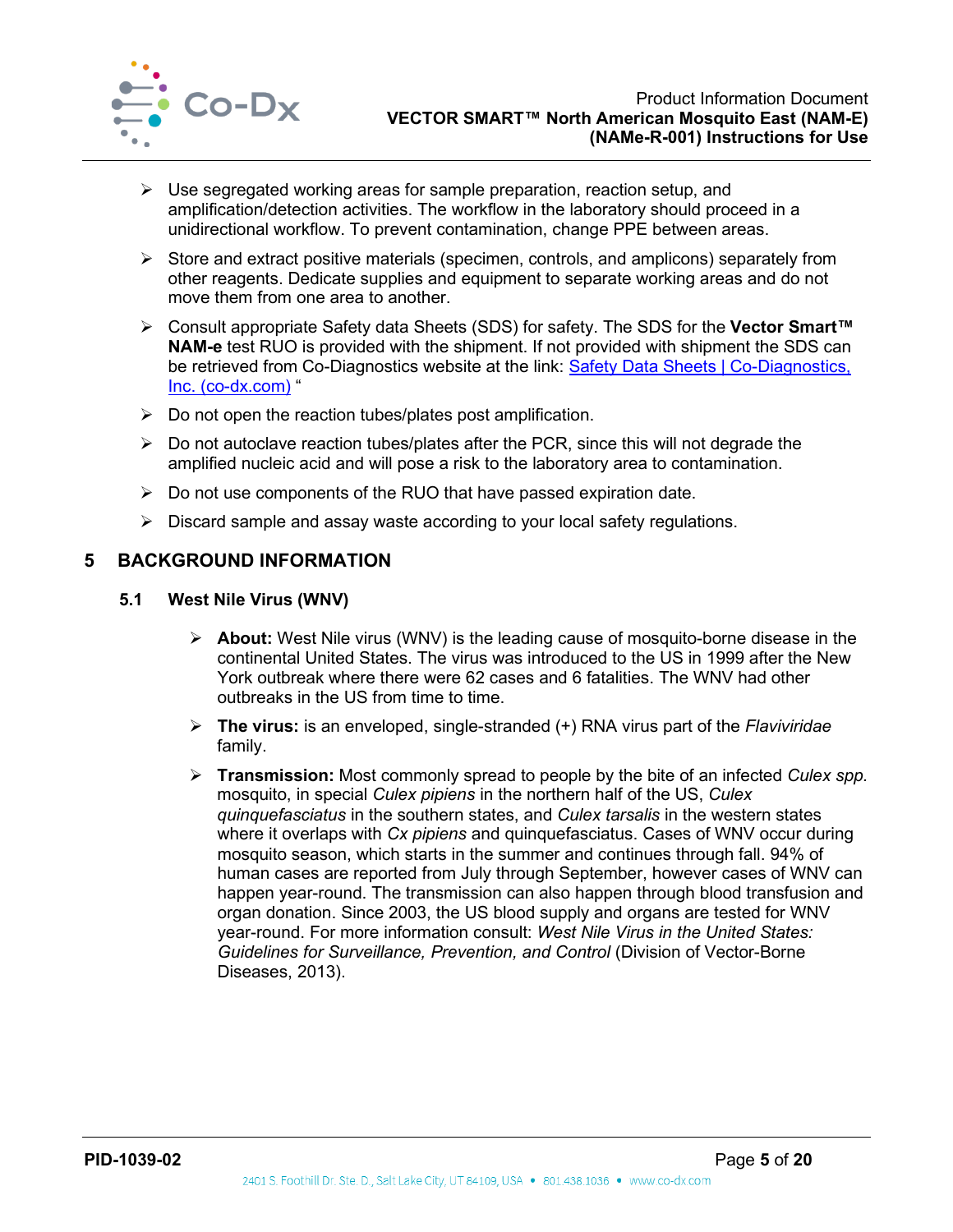

#### <span id="page-6-0"></span>**5.2 St. Louis Encephalitis Virus (SLEV)**

- **About:** Saint Louis encephalitis virus (SLEV) is an arbovirus that is largely spread through the US, but periodic outbreaks and epidemics have primarily occurred in the Mississippi Valley and along the Gulf Coast. In temperate areas of the United States, SLEV disease cases occur primarily in the late summer or early fall. In southern states, cases can occur year-round (Saint Louis Encephalitis, n.d.)
- **The virus:** is an enveloped, single-stranded (+) RNA virus part of the *Flaviviridae* family.
- **Transmission:** SLEV is spread to people by the bite of *Culex* species mosquito. The most common vectors are *Culex pipiens*, *Culex quinquefasciatus*, *Culex tarsalis*, and *Culex nigripalpus*.

#### <span id="page-6-1"></span>**5.3 Eastern Equine Encephalitis Virus (EEEV)**

- **About:** Eastern equine encephalitis (EEEV) is an arbovirus that is associated with both human and equine encephalitis. The EEEV is a summertime infection found in the east of the US,usually around freshwater hardwood swamps in the Atlantic, Gulf coast areas, and Great Lakes region. It is more common in rural areas (Eastern Equine Encephalitis, n.d.). Approximately 30% of people with Eastern Equine Encephalitis die and many survivors have ongoing neurologic problems (Eastern Equine Encephalitis, n.d.).
- **The virus:** is an enveloped, single-stranded (+) RNA virus part of the *Alphavirus*  genus of the family *Togaviridae*.
- **Transmission:** EEEV is maintained in a cycle between *Culiseta melanura*  mosquitoes and avian hosts in freshwater hardwood swamps. *Cs. melanura* is not considered to be an important vector of EEEV to humans because it feeds almost exclusively on birds. Transmission to humans requires a bite from infected mosquito species, after biting an infected bird. Mosquito species known to "bridge" transmission from infected avian hosts to uninfected animal hosts includes *Aedes, Coquillettidia,*  and *Culex* species (Eastern Equine Encephalitis, n.d.).

#### <span id="page-6-2"></span>**5.4 Mosquito Selection, Collection, Storage, and Handling Recommendations**

The sample selection, collection, storage, and handling play an essential part on the performance of nucleic acid assays. Thus, valuable information is presented here to help laboratories develop better procedures for the analysis of results and troubleshooting other problems.

For more information visit the CDC website in the following addresses:

- CDC, West Nile virus:<https://www.cdc.gov/westnile/index.html>
- CDC, Saint Louis Encephalitis:<https://www.cdc.gov/sle/index.html>
- CDC, Eastern Equine Encephalitis Virus Disease: <https://www.cdc.gov/easternequineencephalitis/index.html>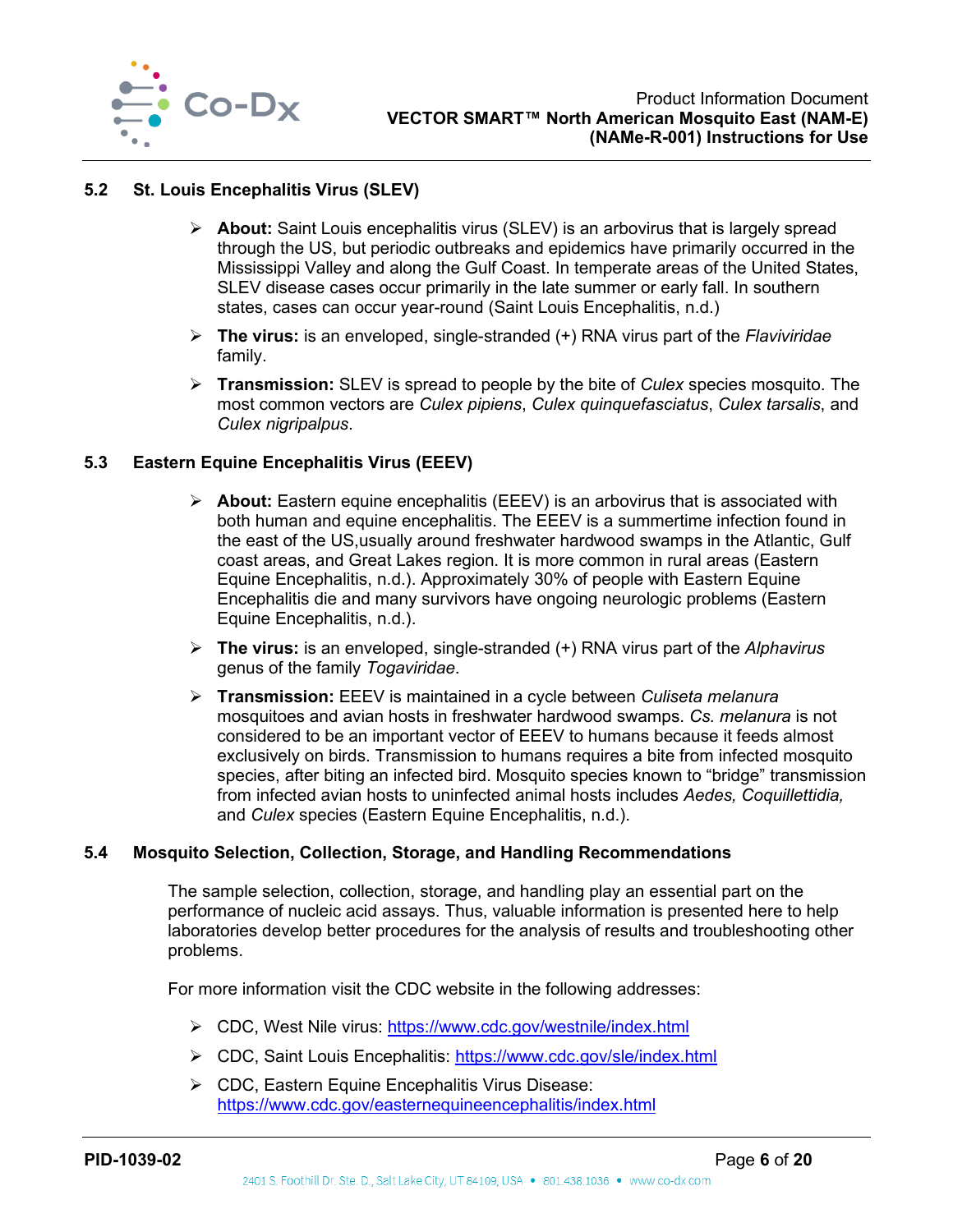

## <span id="page-7-0"></span>**6 PRODUCT DESCRIPTION**

The **Vector Smart™ NAM-e** RUO is a research use only multiplex test, based on real-time polymerase chain reaction technology. It tests for the presence or absence of ribonucleic acid (RNA) of the West Nile, St. Louis encephalitis, and Eastern equine encephalitis viruses. Specifically, in *Culex spp.* and *Aedes spp.* mosquitos. This test is designed for mosquito surveillance purposes which are especially important for public health officials working towards mosquito abatement.

The **Vector Smart™ NAM-e** test includes an internal control to identify possible qPCR inhibition, confirm the integrity of the reagents, and verify the quality of sample extraction. The **Vector Smart™ NAM-e** test also includes a positive control which includes three synthetic RNA molecules carrying sequences that are homologous to West Nile (WNV), St. Louis encephalitis (SLEV), and Eastern equine encephalitis (20B21BEEEV) viruses and are targeted by this multiplex assay. Positive controls represent a source of cross-contamination. Precautions should be taken to prevent and minimize the risk.

**Vector Smart™ NAM-e** test CoPrimers™ include the following:

- CoPrimers™ that are targeting WNV are labelled with the FAM™ fluorophore
- > CoPrimers™ that are targeting SLEV are labelled with the Quasar® 670 fluorophore
- CoPrimers™ that are targeting 20B21BEEEV are labelled with the CAL Fluor® Orange 560 fluorophore
- CoPrimers™ that are targeting the Mosquito Enhancer of the Internal Positive Control (IPC) DNA are labelled with CAL Fluor® Red 610 fluorophore

## <span id="page-7-1"></span>**7 MATERIALS AND DEVICES (REQUIRED BUT NOT PROVIDED)**

- $\triangleright$  Appropriate 4-channel real-time PCR instrument, compatible with the fluorophores used in this test.
- $\triangleright$  Appropriate nucleic acid extraction system or kit
- $\triangleright$  Vortex mixer
- $\triangleright$  Centrifuge with a rotor for 2 mL reaction tubes
- $\triangleright$  Pipettes (adjustable)
- $\triangleright$  Pipette tips with filters (disposable)
- $\triangleright$  Powder-free gloves (disposable)
- $\triangleright$  Ice
- $\triangleright$  Biosafety cabinet, ideally BSL-2 facility
- $\triangleright$  Copper coated premium BB's (for extraction) or another sample homogenizer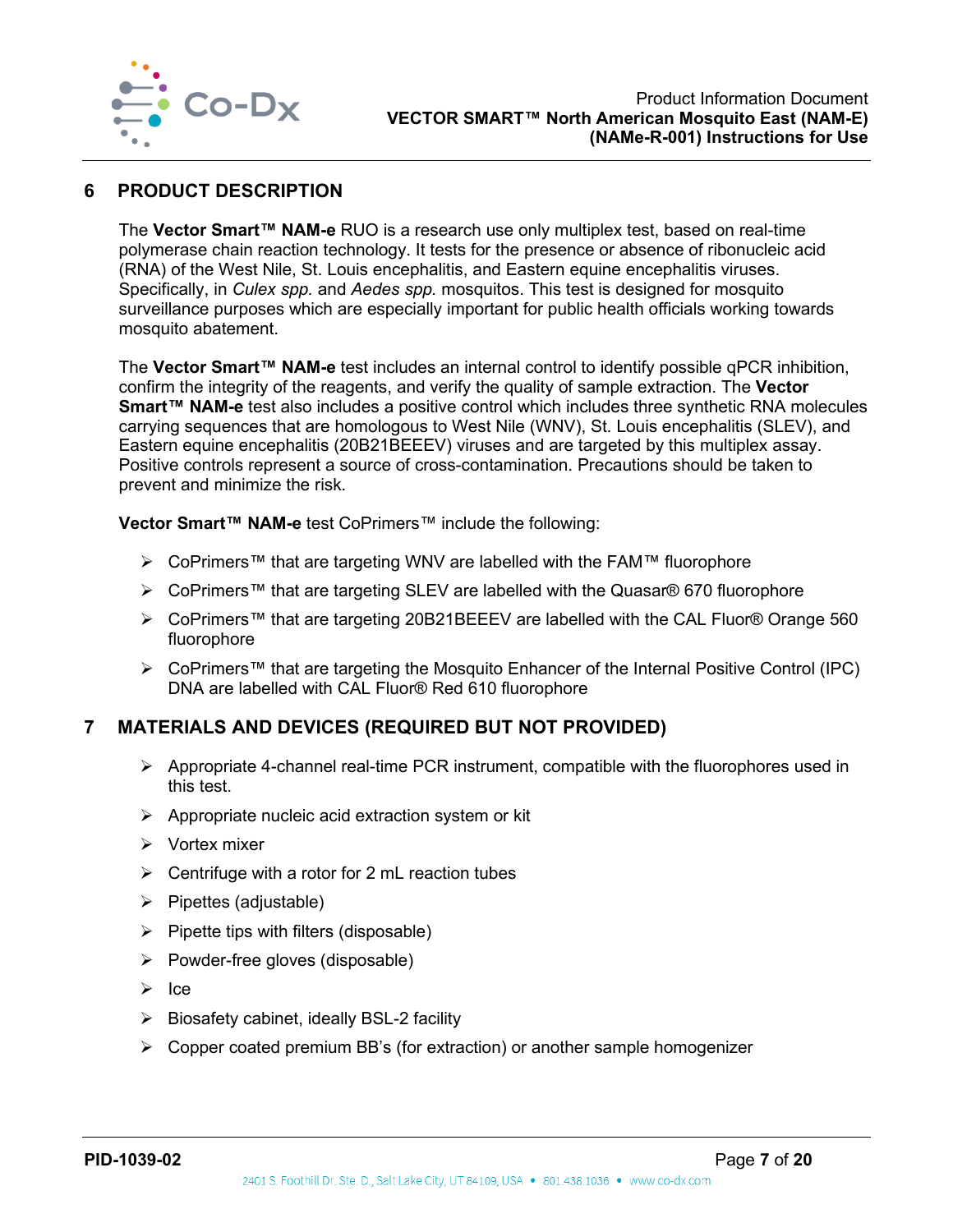



All instruments should be properly installed, calibrated, and maintained according to the manufacturer's instructions and recommendations. Do **not** use instruments with outdated calibration.

## <span id="page-8-0"></span>**8 PROCEDURE**

#### <span id="page-8-1"></span>**8.1 Mosquito Collection**

Mosquitos are typically collected using commercially available mosquito traps, such as the CDC miniature light trap Model 512. The mosquitoes collected from a single collection site are often called a pool. The pool of mosquitoes is sexed and speciated based upon the specific target being tested for.

After being sexed and speciated, the mosquitoes are either stored frozen or can go through the extraction process. After extraction, the mosquito extract can then be tested or stored frozen, preferably at -70°C for future testing.

#### <span id="page-8-2"></span>**8.2 Mosquito Preparation**

The quality of the extraction of the RNA from the samples is essential for the performance of **Vector Smart™ NAM-e**. The extraction protocol to be followed should be performed following manufacturer's instructions or an internally validated protocol. The suitability of the nucleic acid extraction procedure for use with **Vector Smart™ NAM-e** must be validated by the user.

To prepare the mosquitoes before the extraction, place a pool of 10-50 mosquitoes in a snap top 1.5 or 2.0 mL microcentrifuge tube, and add 10 μL per mosquito of (TE Buffer with 1% Triton X-100) to the tube, and 1 copper coated premium BB (for 19 or less mosquitoes) or 2 BB's (for 20 or more mosquitoes). Vortex the tube for 5 minutes, and centrifuge at 21,380 x g for 5 minutes. Remove the supernatant and continue with the extraction.



An important step to ensure that the extraction process is working is to add 5 µL of **Extraction Control**, after the lysis step or when instructed by the extraction, into every sample pool being extracted. Due to the variability of mosquito populations, this will ensure that there is consistent amplification of the Mosquito Internal Positive Control (IPC).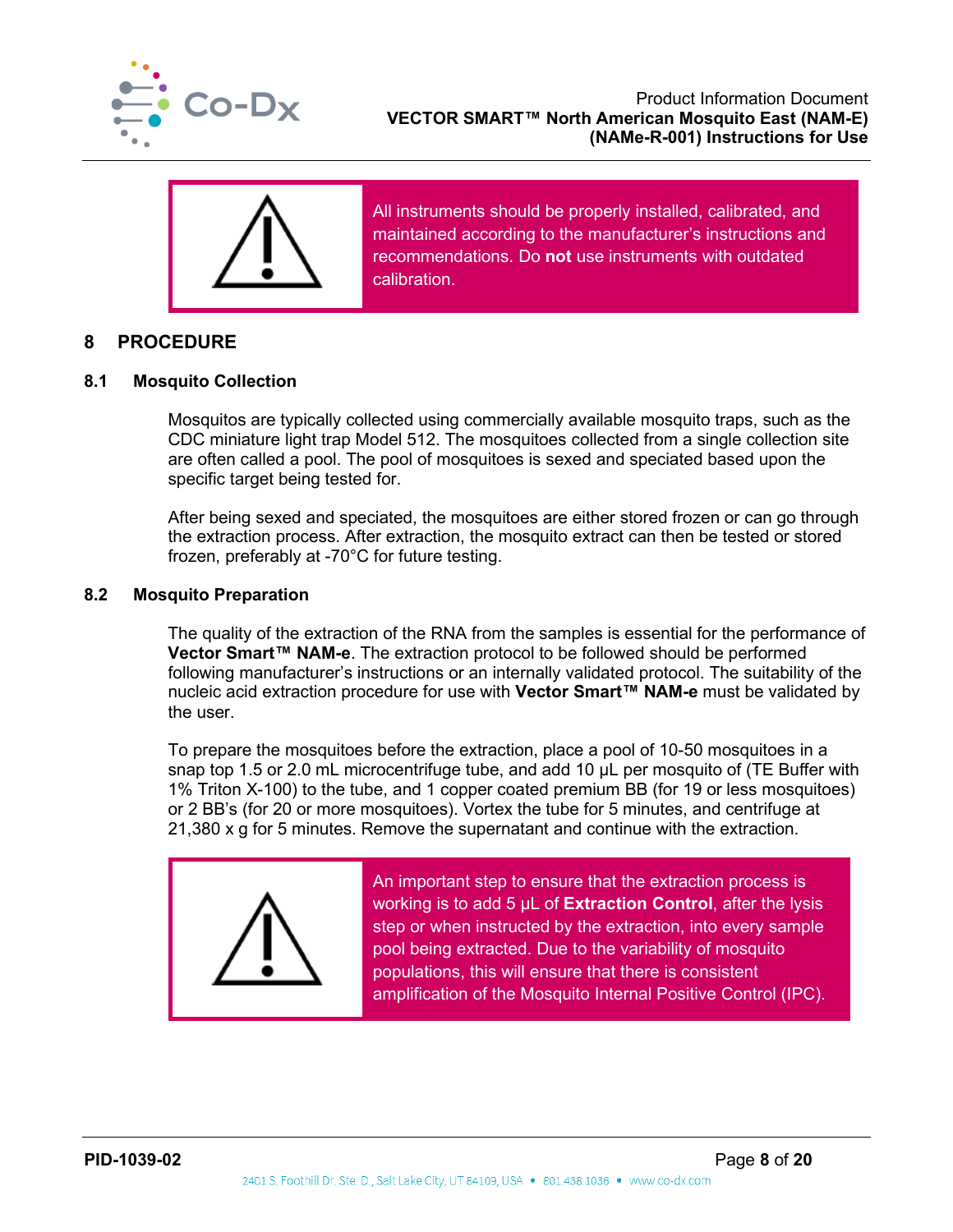



If your sample preparation system is using washing buffers containing ethanol, make sure to eliminate any traces of ethanol prior to elution of the nucleic acid. Ethanol is a strong inhibitor of real-time PCR.

The use of carrier RNA is crucial for extraction efficiency and stability of the extracted nucleic acid.

Do not use buffer from other products besides the buffer in the sample extraction. Products like the RAMP grinding buffer is known as a PCR inhibitor and should not be used (Burkhalter, Horiuchi, Biggerstaff, Savage, & Nasci, 2014).

For additional information and technical support regarding preparation please contact Technical Support 1-(801) 438-1036 ext. 02.

## <span id="page-9-0"></span>**8.3 Set Up the Reagent**

Perform the steps below to set up the reagent.

- 8.3.1 Clean all working surfaces with a fresh 10% bleach solution followed by a molecular-grade alcohol or another equivalent method of cleaning that disinfects and degrades nucleic acids.
- 8.3.2 Thaw all reagents and samples on ice, or a cold block, before starting the setup.
- 8.3.3 Vortex all **VECTOR SMART™ North American Mosquito East (NAM-E)** DS MM, PC, nuclease-free water (used as a no template control or NTC), and all sample tubes for 3 seconds.
- 8.3.4 Briefly spin the MM, PC, NTC down before using to ensure reagents are properly mixed and to ensure removal of any condensation or residue from the lids.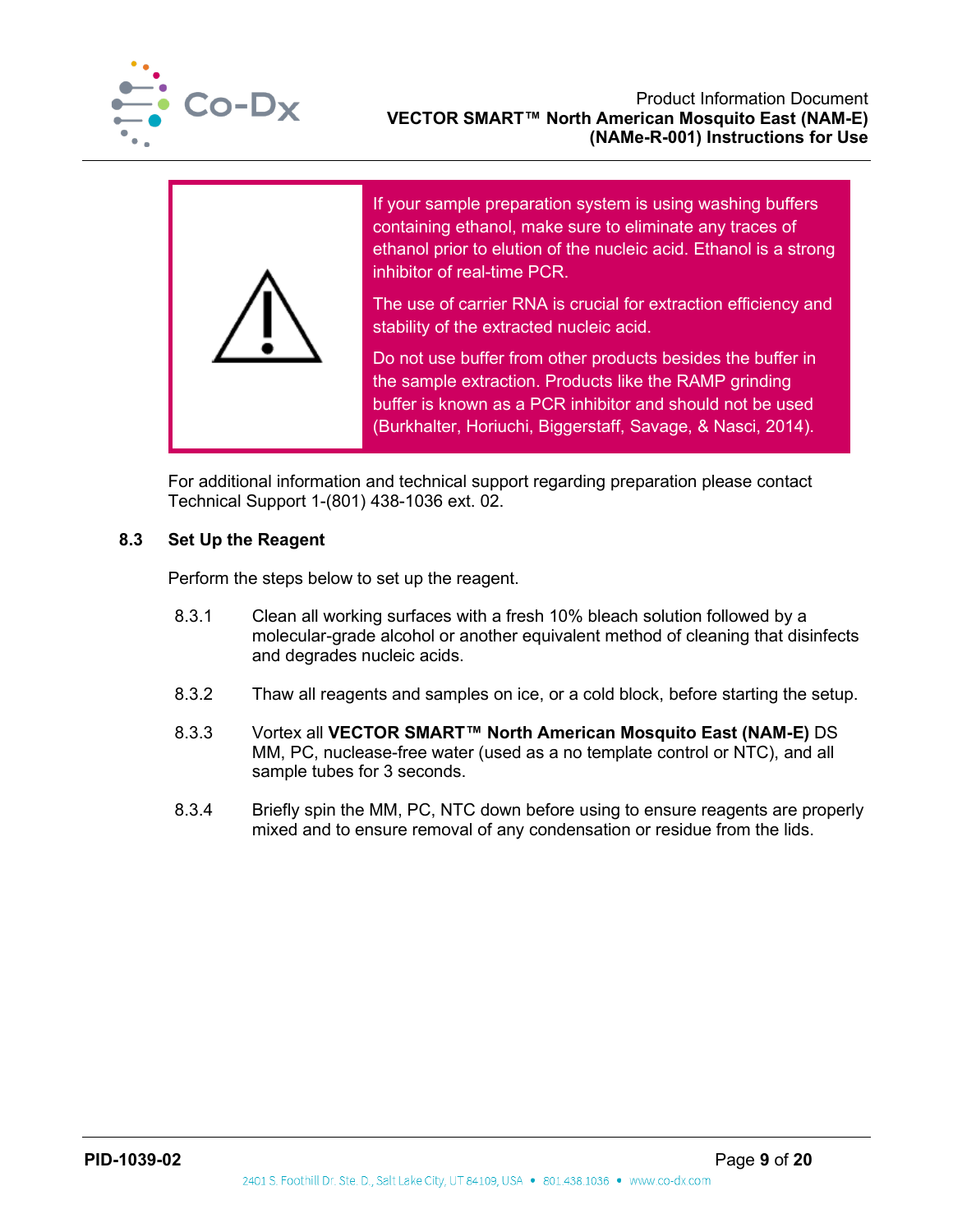

#### <span id="page-10-0"></span>**8.4 Set Up the Reaction**

Perform the steps below to set up the reaction.

- 8.4.1 Collect enough reaction wells for each of the following:
	- $\triangleright$  One for each NTC,
	- $\triangleright$  One for each sample you want to test, and
	- $\triangleright$  One (or more) for each PC

**Note:** The example below shows the minimum number of wells needed for 5 samples.

| Positive control          |  |
|---------------------------|--|
| NTC.                      |  |
| <b>Samples</b><br>5       |  |
| <b>Total wells needed</b> |  |

#### **Important:**

Pipette on ice, if possible.

Perform PC pipetting and sample setup in a separate area, or at a separate time, from the MM and NTC.

Change pipette tips between samples and change pipette tips after pipetting each component.

Pipet the PC last, if possible, to avoid contamination events.

- 8.4.2 Pipet 10 µL of MM into each well collected.
- 8.4.3 Pipet 10 µL of the sample or 10 µL of NTC control to the appropriate wells (in addition to the 10 µL of MM already in the well).

**Note:** Ensure to include at least one NTC control in each run and that enough space remains for at least one PC.

- 8.4.4 Pipet 10 µL of PC into the appropriate well.
- 8.4.5 Seal the reaction plate with an optical adhesive film or seal each reaction tube with its appropriate lid.
- 8.4.6 Place the plate or tubes into the real-time PCR instrument in the correct orientation and start the run.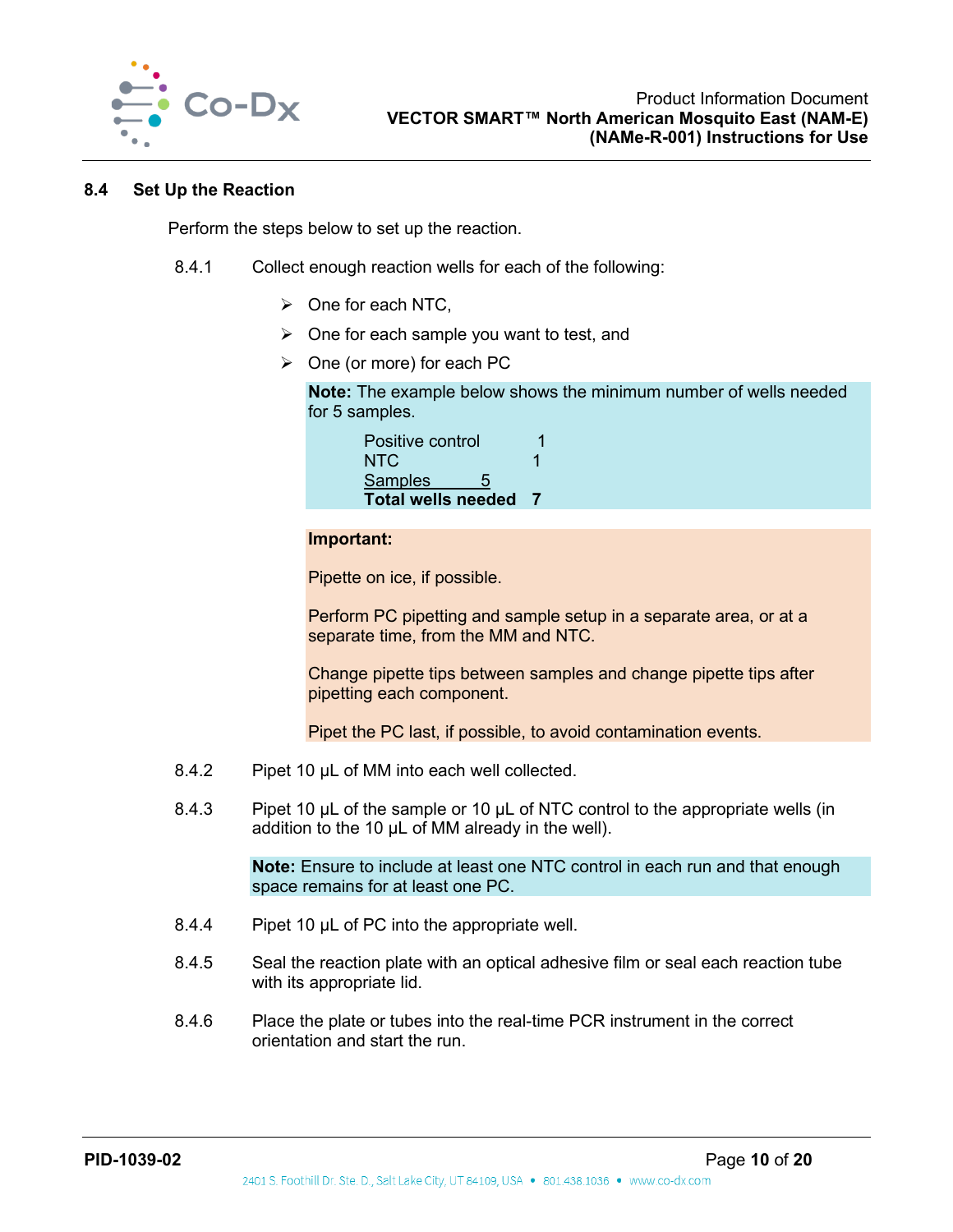

#### <span id="page-11-0"></span>**8.5 PCR Instrument Setup**

- 8.5.1 For basic information regarding setup and programming of the different real-time PCR instruments, please refer to the user manual of the respective instrument. For programming instructions questions regarding the use of other real-time PCR instruments please contact the Laboratory (801) 438-1036 ext. 03 or at [www.co](http://www.co-dx.com/contact/)[dx.com/contact/.](http://www.co-dx.com/contact/)
- 8.5.2 If using Co-Diagnostics Inc. CoDx Box, contact the Laboratory (801) 438-1036 ext. 03 or at [www.co-dx.com/contact/](http://www.co-dx.com/contact/) for the template file for download. The template file comes pre-programmed with the PCR instrument setup described in this section. When not using a template, or using another device, use the settings outlined below to program the PCR instrument.
	- 8.5.2.1 To achieve optimal performance from the test, it is important to make sure that the instrument is compatible with the conditions outlined below.
- 8.5.3 Define the following settings in [Table 2.](#page-11-1)

#### <span id="page-11-1"></span>**Table 2**

#### *Recommended Instrument Settings*

| <b>Item</b>            | <b>Setting</b> |
|------------------------|----------------|
| <b>Reaction Volume</b> | $10 \mu L$     |
| Ramp Rate              | Default        |
| Passive Reference      | None           |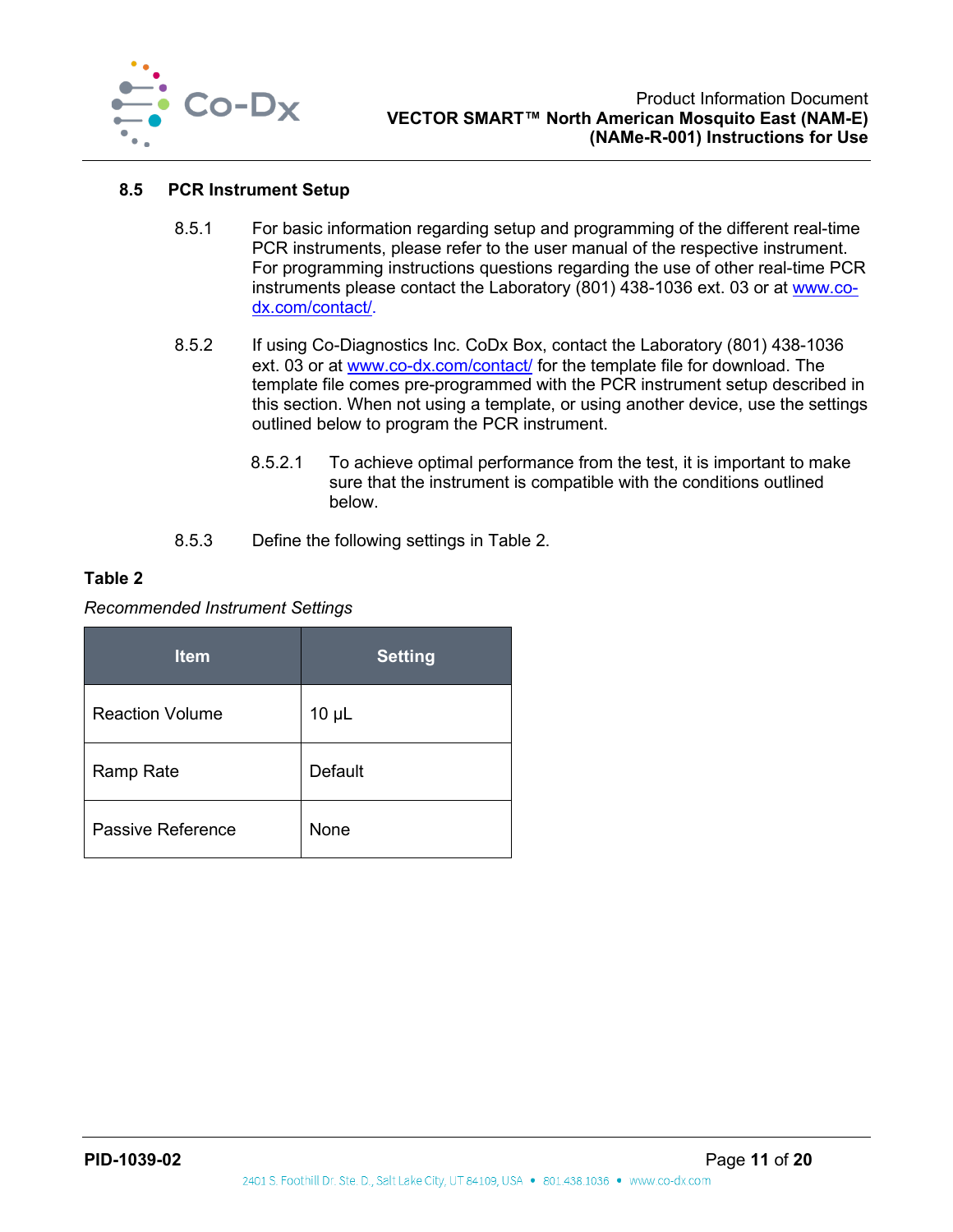

#### 8.5.4 Program PCR instrument with the cycling conditions in [Table 3.](#page-12-0)

## <span id="page-12-0"></span>**Table 3**

*PCR Instrument with Cycling Conditions*

| <b>Item</b>              | <b>Stage</b> | <b>Cycles</b> | <b>Temperature</b> | Time          |
|--------------------------|--------------|---------------|--------------------|---------------|
| Reverse<br>Transcription | Activation   |               | $45^{\circ}$ C     | 15<br>minutes |
| Initial<br>Denaturation  | Hold         |               | $95^{\circ}$ C     | minutes       |
|                          | Cycling      | 50            | $95^{\circ}$ C     | seconds       |
| Amplification            |              |               | $55^{\circ}$ C     | 32<br>seconds |

- 8.5.1 Ensure that PCR instrument being used is compatible with fluorophores below. Some devices may not have options for the quencher. If needing help or have questions, contact Co-Diagnostics Inc. Technical Support at (801) 438-1036 ext. 02 or at: [www.co-dx.com/contact/.](http://www.co-dx.com/contact/)
- 8.5.2 Define the fluorescence detectors (dyes) as displayed in [Table 4.](#page-12-1)

## <span id="page-12-1"></span>**Table 4**

*Fluorescence Detector Definitions*

| <b>WNV specific RNA</b>                      | <b>WNV</b>  | <b>FAM™</b>                     | BHQ <sup>®</sup> - 1       |
|----------------------------------------------|-------------|---------------------------------|----------------------------|
| SLEV specific RNA                            | <b>SLEV</b> | Quasar <sup>®</sup> 670         | <b>BHQ<sup>®</sup> - 1</b> |
| specific<br><b>RNA</b>                       | 20B21BEEEV  | <b>CAL Flour® Orange</b><br>560 | $BHQ@ - 2$                 |
| Mosquito Internal<br><b>Positive Control</b> | <b>IPC</b>  | CAL Flour <sup>®</sup> Red 610  | $BHQ@ - 2$                 |

## 8.5.3 When the run is finished, ensure that the run file is saved.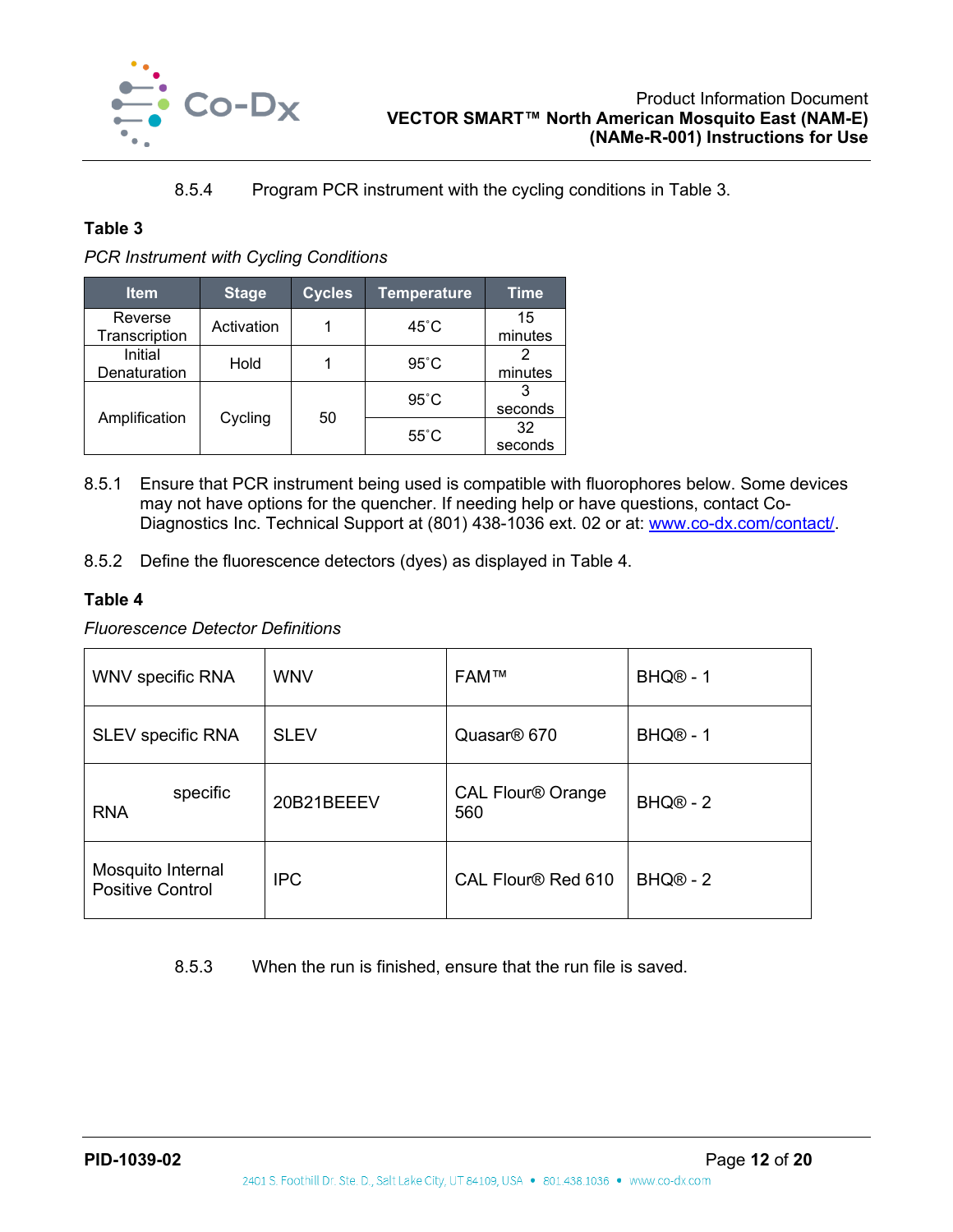

#### <span id="page-13-0"></span>**9 DATA ANALYSIS**

For basic information regarding data analysis on specific real-time PCR instruments please refer to the user manual of the respective instrument.

#### <span id="page-13-1"></span>**9.1 Validity of Test Runs**

- 9.1.1 Valid Test Run
	- 9.1.1.1 Ensure that both the positive and no template control passed. The control conditions in [Table 5](#page-13-2) must be met.

#### <span id="page-13-2"></span>**Table 5**

#### *Required Control Conditions*

| <b>Control Type</b>    | <b>Control Name</b>    | <b>Purpose of Control</b>                             | <b>WNV</b> | <b>SLEV</b> | 20B21B<br><b>EEEV</b> | <b>Mosquito</b><br><b>Internal</b><br><b>Control</b><br>(NAM.18s) |
|------------------------|------------------------|-------------------------------------------------------|------------|-------------|-----------------------|-------------------------------------------------------------------|
|                        | WNV (FAM™)             |                                                       | $\ddot{}$  | $\ddot{}$   | $\ddot{}$             | $+$                                                               |
| <b>NAM-e Positive</b>  | <b>SLEV</b><br>(Q@670) | Verifies the<br>performance of the                    |            |             |                       |                                                                   |
| Control                | 20B21BEEEV<br>(CF®560) | master mix                                            |            |             |                       |                                                                   |
|                        | IPC (CF®610)           |                                                       |            |             |                       |                                                                   |
| No Template<br>Control | Master Mix +<br>Water  | Verifies the reagents<br>are free of<br>contamination |            |             |                       |                                                                   |

9.1.1.2 If controls pass, interpret the sample results.

#### 9.1.2 Invalid Test Run

9.1.2.1 If any of the controls fail, the run is invalid. Document the run and initiate troubleshooting.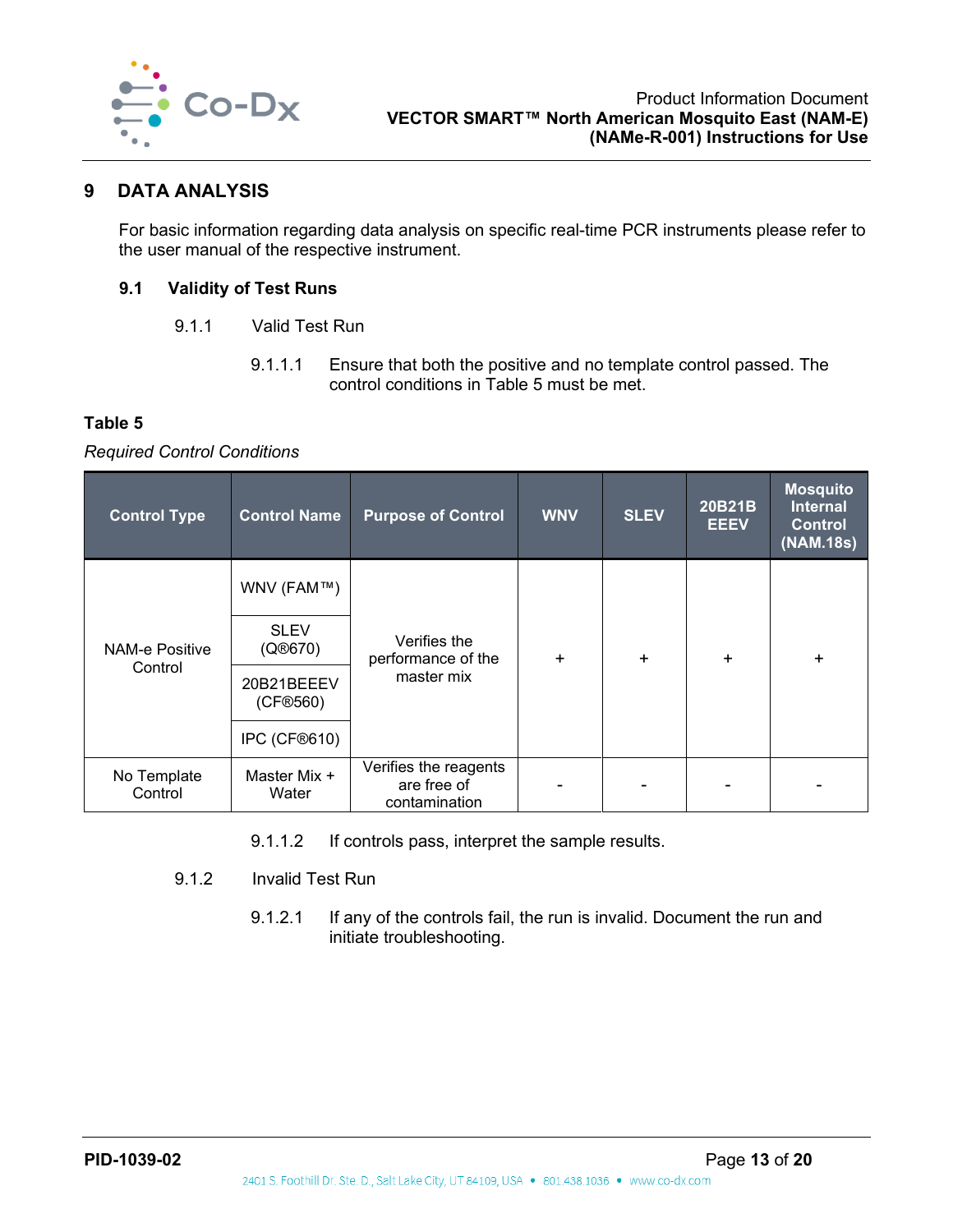

#### <span id="page-14-0"></span>**9.2 Interpretation of Results**

Once the controls have passed, the unknown samples can be interpreted based on three possible outcomes:

- $\triangleright$  Positive
- $\triangleright$  Negative
- $\triangleright$  Inconclusive

A **Positive** result will show an amplification curve or cycle threshold value for WNV, SLEV, or 20B21BEEEV. The cut off value should be determined by in house validation testing. However, internal studies have shown rare primer-dimer formation or other non-specific amplification at 45 cycles. This fact can be attributed to the nature of the CoPrimers™ (Satterfield, 2014) (Poritz & Ririe, 2014). The amplification of the RNaseP (IPC) shows that the extraction was successful.

A **Negative** result will show no amplification for WNV, SLEV, or 20B21BEEEV; The absence of a curve for NAMe indicates a negative result ONLY when the RNaseP (IPC) marker is positive.

An **Inconclusive** result will result if any of the controls fail. See troubleshooting.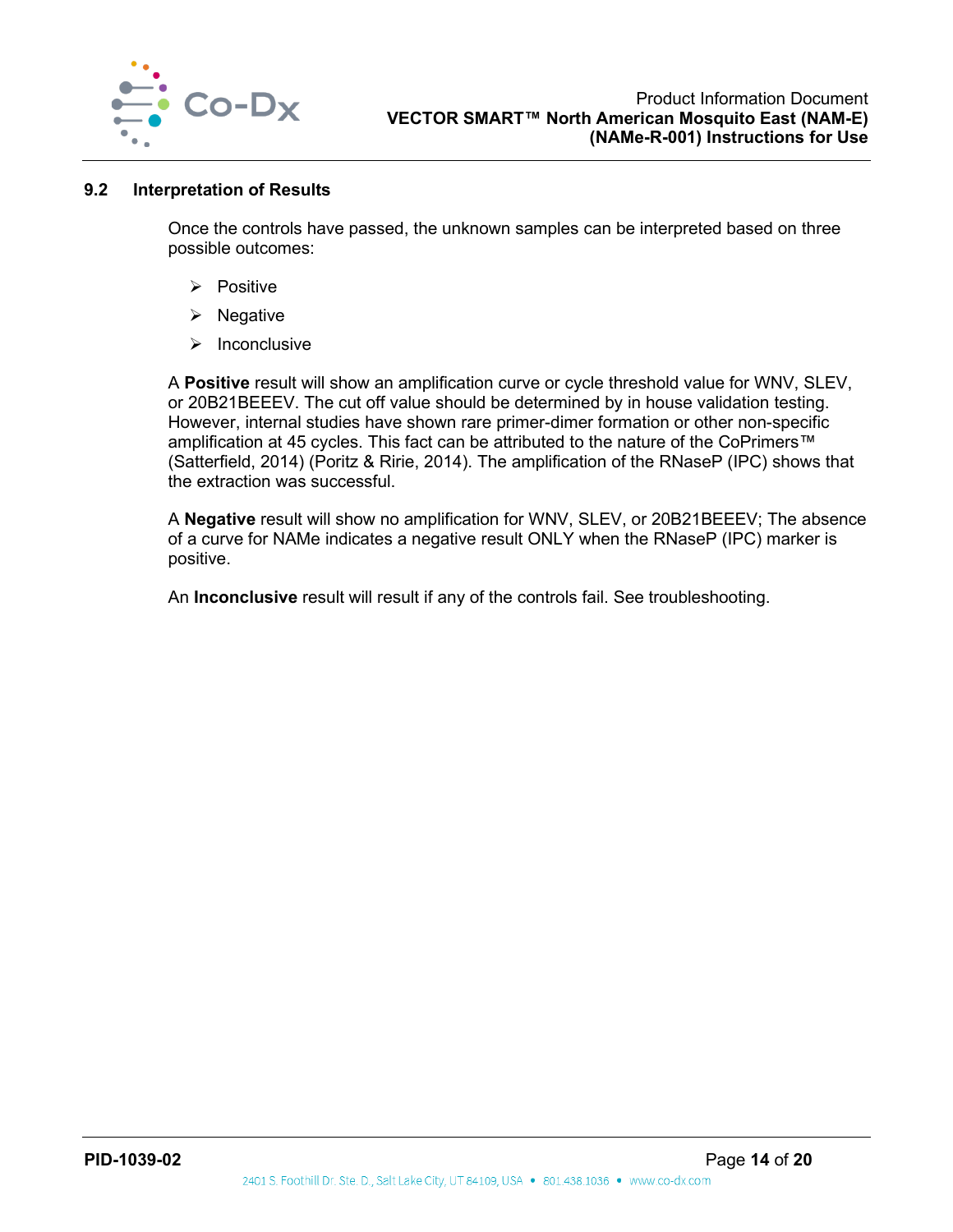

The interpretation of results can be translated to [Table 6.](#page-15-0)

## <span id="page-15-0"></span>**Table 6**

*Interpretation of Results*

| <b>Marker</b>             | <b>WNV</b> | <b>SLEV</b>       | 20B21B<br><b>EEEV</b> | <b>Mosquito</b><br><b>Internal</b><br><b>Positive</b><br><b>Control</b><br>(NAM.18S) | <b>Vector</b><br>Smart™<br><b>Positive</b><br><b>Control</b> | <b>No Template</b><br><b>Control (NTC)</b><br><b>Vector</b><br>Smart™<br>Master Mix +<br><b>Nuclease-Free</b><br><b>Water</b> | <b>Result</b>                                                                                                                 |
|---------------------------|------------|-------------------|-----------------------|--------------------------------------------------------------------------------------|--------------------------------------------------------------|-------------------------------------------------------------------------------------------------------------------------------|-------------------------------------------------------------------------------------------------------------------------------|
|                           | ÷          | ÷                 | ٠                     |                                                                                      |                                                              |                                                                                                                               | NAM-e +                                                                                                                       |
|                           |            |                   |                       |                                                                                      |                                                              |                                                                                                                               | NAM-e -<br>$WNV +$                                                                                                            |
|                           |            |                   |                       |                                                                                      |                                                              |                                                                                                                               |                                                                                                                               |
|                           | ٠          |                   |                       |                                                                                      |                                                              |                                                                                                                               | SLEV-                                                                                                                         |
|                           |            |                   |                       |                                                                                      |                                                              |                                                                                                                               | 20B21BEEEV-                                                                                                                   |
|                           |            |                   |                       |                                                                                      |                                                              |                                                                                                                               | WNV-                                                                                                                          |
|                           | ٠          |                   |                       |                                                                                      |                                                              |                                                                                                                               | SLEV+                                                                                                                         |
|                           |            |                   |                       |                                                                                      |                                                              |                                                                                                                               | 20B21BEEEV -                                                                                                                  |
| <b>Instrument Reading</b> |            |                   |                       | <b>Pass</b>                                                                          |                                                              |                                                                                                                               | WNV-                                                                                                                          |
|                           |            |                   | ٠                     |                                                                                      |                                                              |                                                                                                                               | SLEV-                                                                                                                         |
|                           |            |                   |                       |                                                                                      |                                                              |                                                                                                                               | 20B21BEEEV+                                                                                                                   |
|                           |            |                   |                       |                                                                                      |                                                              |                                                                                                                               | WNV+<br>SLEV+                                                                                                                 |
|                           | ٠          | ÷                 |                       |                                                                                      |                                                              |                                                                                                                               |                                                                                                                               |
|                           |            |                   |                       |                                                                                      |                                                              |                                                                                                                               | 20B21BEEEV-                                                                                                                   |
|                           |            |                   |                       |                                                                                      |                                                              |                                                                                                                               | WNV-                                                                                                                          |
|                           |            | ٠                 | ٠                     |                                                                                      |                                                              |                                                                                                                               | SLEV+                                                                                                                         |
|                           |            |                   |                       |                                                                                      |                                                              |                                                                                                                               | 20B21BEEEV+                                                                                                                   |
|                           |            |                   |                       |                                                                                      |                                                              |                                                                                                                               | WNV+                                                                                                                          |
|                           | ٠<br>÷     |                   |                       | SLEV-                                                                                |                                                              |                                                                                                                               |                                                                                                                               |
|                           |            |                   |                       |                                                                                      |                                                              |                                                                                                                               | 20B21BEEEV+                                                                                                                   |
|                           |            |                   |                       |                                                                                      |                                                              |                                                                                                                               | Inconclusive:                                                                                                                 |
|                           |            |                   |                       | Fail                                                                                 | <b>Pass</b>                                                  |                                                                                                                               | <b>See</b>                                                                                                                    |
|                           |            |                   |                       |                                                                                      |                                                              |                                                                                                                               | Troubleshooting                                                                                                               |
|                           |            | <b>Any Result</b> |                       | Fail                                                                                 |                                                              | <b>Pass</b>                                                                                                                   |                                                                                                                               |
|                           |            |                   |                       |                                                                                      | <b>Pass</b><br><b>Pass</b>                                   | Fail                                                                                                                          |                                                                                                                               |
| development.              |            |                   |                       |                                                                                      |                                                              |                                                                                                                               | The cut off value will determine what results are to be considered positive or negative. It should be determined by the assay |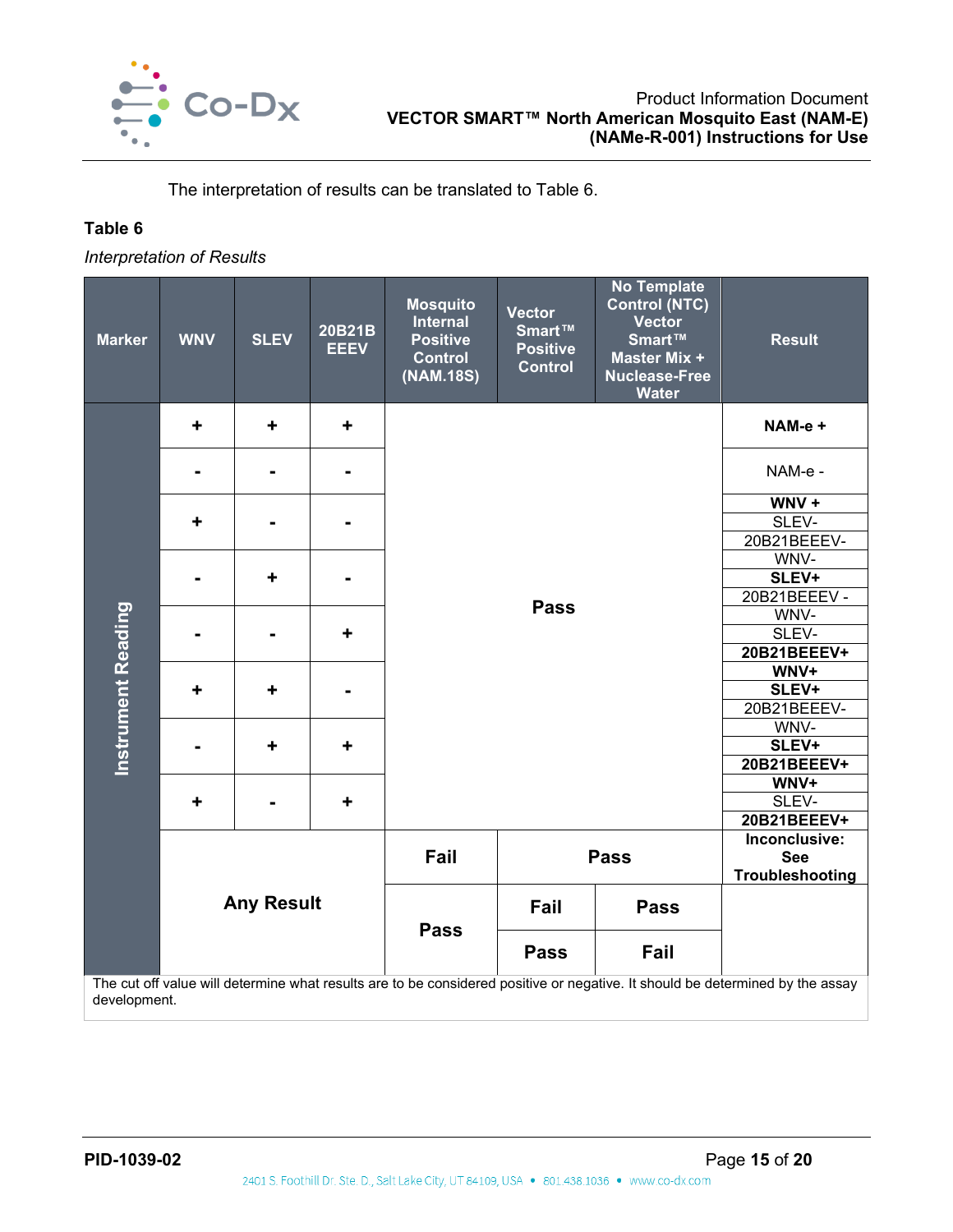

#### <span id="page-16-0"></span>**10 TROUBLESHOOTING**

Co-Diagnostics Inc. values customer feedback and we would like to be informed of any issues with the **Vector Smart™ NAM-e RUO,** even if the recommended steps for troubleshooting solve the issue. To give feedback please fill out the Customer Feedback Form by visiting [www.co](http://www.co-dx.com/contact/feedback/)[dx.com/contact/feedback/](http://www.co-dx.com/contact/feedback/)

#### <span id="page-16-1"></span>**10.1 Stability**

Real-time and accelerated shelf-life and in-use stability studies are currently under testing. Presently, the expiration date of this product has been established as 12 months. It is not recommended to use expired RUO reagents, doing so may lead to inaccurate results.

Always use the most recent version of this document for updates as more stability information will be added when studies are completed.

#### <span id="page-16-2"></span>**10.2 User Errors**

Good Laboratory Practices for Molecular Biology Diagnostics (Viana & Wallis, 2011) are necessary for the use of this product. This product is not intended to be used by untrained personnel.

It is essential for the user to have some molecular biology experience and be familiar with proper pipetting technique to prevent errors, such as splashes, crossover contamination, and errors on volume selection. Pipette tips must be replaced after every pipetting. Gloves must be replaced often. Equipment, such as pipettes and real-time PCR instruments, should be calibrated when applicable.

90 minutes of online training for Good Laboratory Practices for Molecular Genetics Testing (Centers for Disease Control and Prevention, 2017) is available at the CDC website at the following link [https://www.cdc.gov/labtraining/training-courses/good-lab-practices-molecular](https://www.cdc.gov/labtraining/training-courses/good-lab-practices-molecular-genetics-testing.html)[genetics-testing.html](https://www.cdc.gov/labtraining/training-courses/good-lab-practices-molecular-genetics-testing.html)

#### <span id="page-16-3"></span>**10.3 Invalid Results/Inconclusive Results**

10.3.1 Vector Smart™ NAM-e Positive Control not amplifying

No amplification from the PC could be the result of one or multiple factors, such as the following:

- $\triangleright$  Pipetting errors (pipetting control into the wrong well, missing a well, pipetting inadequate amount of reagent),
- $\triangleright$  Incorrect placement of plates or tubes into the real-time PCR instrument,
- **Vector Smart™ NAM-e Master Mix** or **Vector Smart™ NAM-e Positive Control** degradation (result of reagents being at temperatures above - 20°C for an extended period),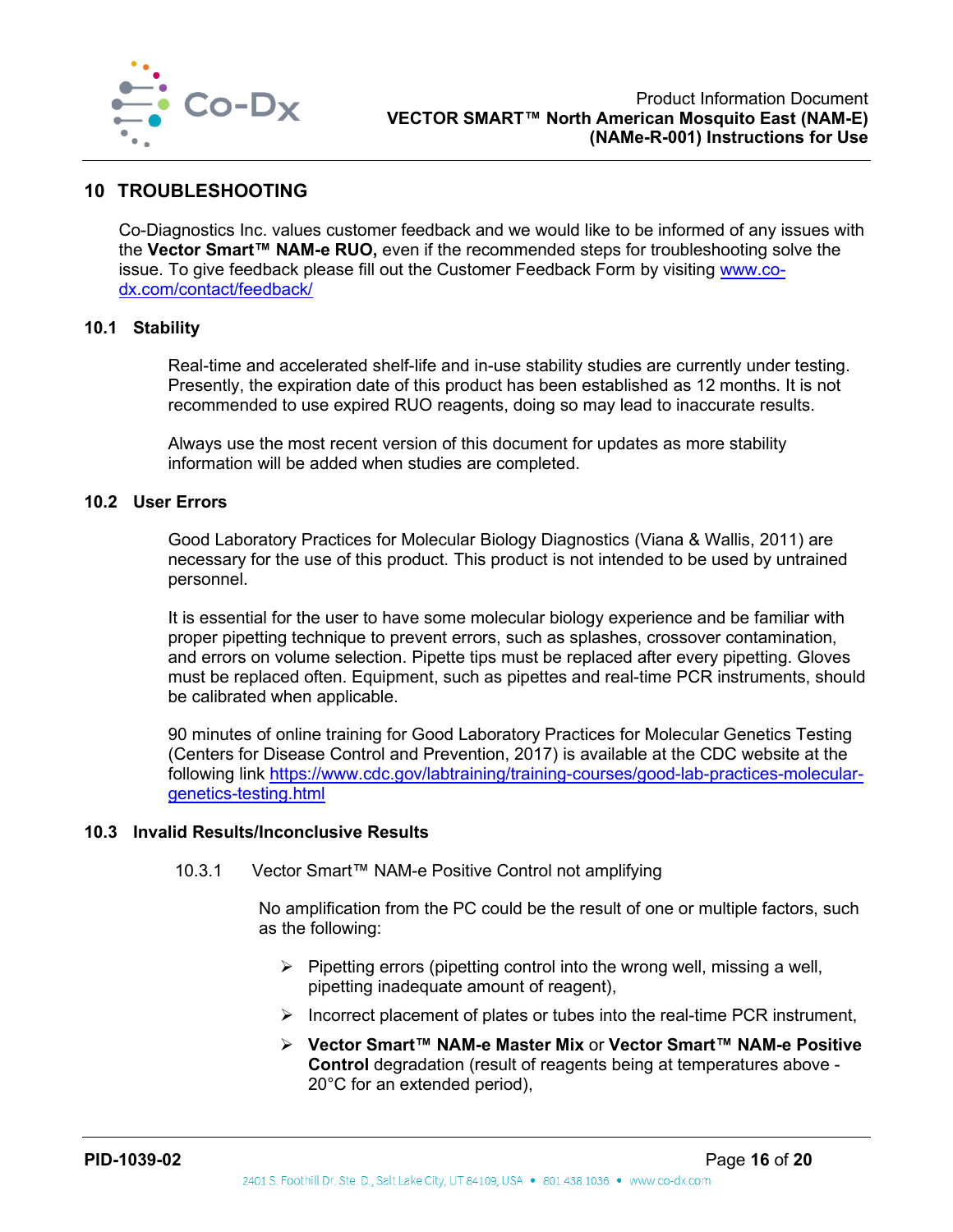

- $\triangleright$  Use of expired reagents.
- $\triangleright$  or the wrong reagents being used.

Without further evidence, it is best to disregard the results from the samples and re-test by re-amplification. If the positive control fails again, then an investigation should be conducted to identify possible causes for error, and the test must be reprocessed from extraction or not, depending on the investigation results and risks identified in the process. If failure of the positive control happens a third time after re-extraction and re-amplification, open a new **Vector Smart™ NAM-e Positive Control** or **Master Mix**, and retest. If still failing, please contact Co-Diagnostics Inc. Technical Support by calling (801) 438-1036 ext. 04 visiting [www.co-dx.com/contact/.](http://www.co-dx.com/contact/)

10.3.2 NAM.18S (Mosquito Internal Positive Control (IPC)) not amplifying in samples

No amplification from the NAM.18s (IPC) channel could be the result of one or multiple factors, such as:

- $\triangleright$  Not enough nuclear material in the sample,
- $\triangleright$  PCR inhibitors such as: ethanol and heparin,
- $\triangleright$  the extraction was performed incorrectly,
- $\triangleright$  or the extraction RUO used is not compatible or has a step that eliminates a crucial element for extraction.

Negative results cannot be trusted and re-testing by re-amplification should be performed. If the IPC fails again, then samples should be re-extracted and reamplified. If it fails after a third time an investigation should be conducted to identify possible causes for error. If the cause for the error is clear, the test can either be signed out as **inconclusive** due to either PCR inhibitors being present or not enough nuclear material being present. If the cause for error is unclear, contact Co-Diagnostics Inc. Technical Support by calling (801) 438-1036 ext. 02 or by visiting [www.co-dx.com/contact/.](http://www.co-dx.com/contact/)

#### 10.3.3 **No Template Control** showing amplification

 $\triangleright$  Amplification of NAM-e in a No Template Control indicates contamination in one or more of the reagents, incorrect placement of plate or tube into the real-time PCR instrument, or pipetting errors.

None of the results can be trusted and re-testing by re-amplification should be performed. If the NTC fails again, then an investigation should be conducted to identify possible causes for error, and the test must be reprocessed from extraction or not, depending on the investigation results and risks identified in the process. If failure of the NTC, after re-extraction and re-amplification, happens a third time, open a new nuclease-free water and retest. If still failing, please contact Co-Diagnostics Inc. Technical Support by calling (801) 438-1036 ext. 02 or by visiting [www.co-dx.com/contact/.](http://www.co-dx.com/contact/)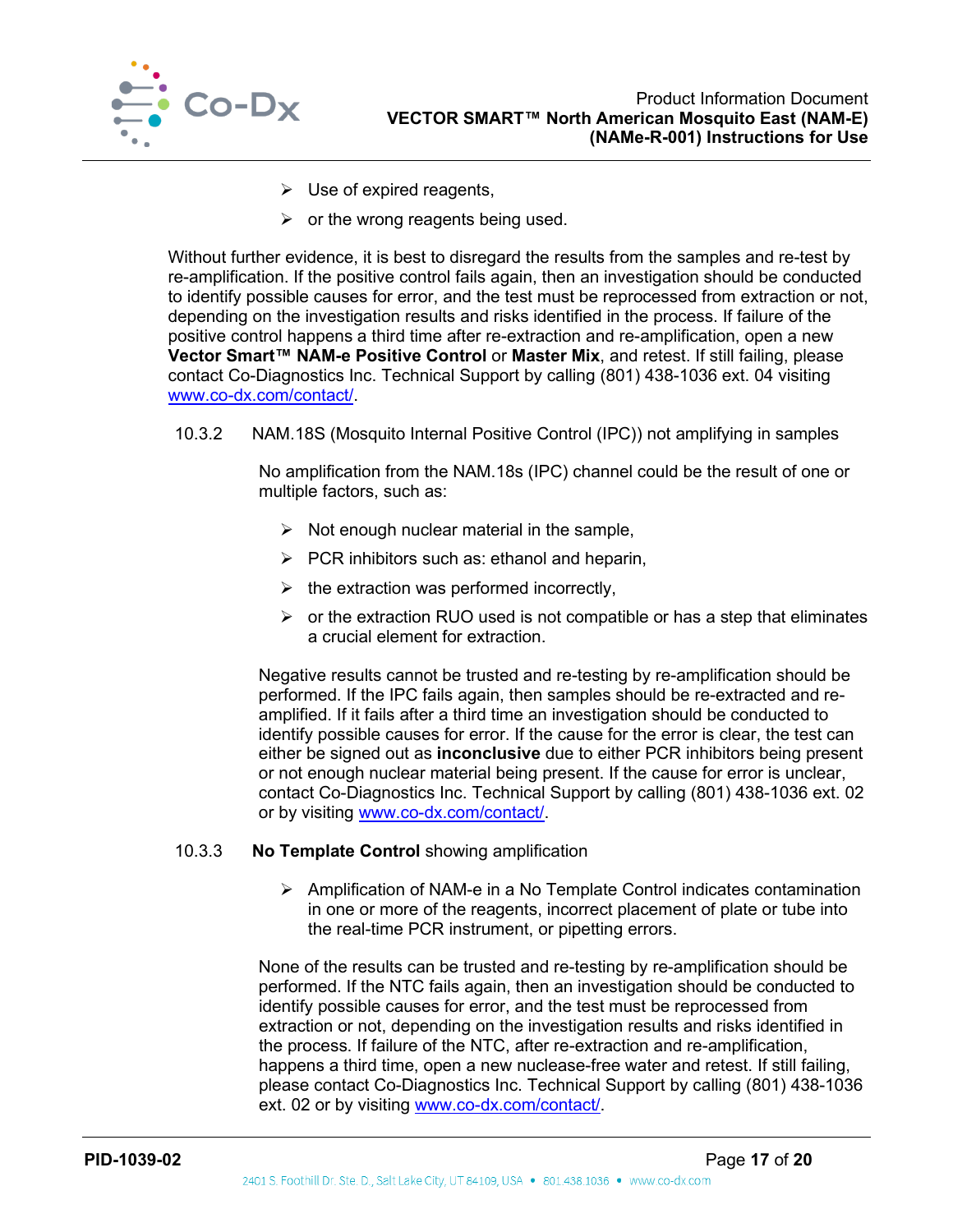

#### <span id="page-18-0"></span>**11 LIMITATIONS**

- $\triangleright$  This product is intended for research use only. Not intended for use in clinical diagnostics for its performance for diagnostic applications has not been established.
- $\triangleright$  Strict compliance with this document is required for optimal results. Please, always use the most recent version of this document. This can be downloaded for free at: [www.co](http://www.co-dx.com/resources/instructions-for-use/)[dx.com/resources/instructions-for-use/](http://www.co-dx.com/resources/instructions-for-use/) or by visiting [www.co-dx.com/contact/.](http://www.co-dx.com/contact/)
- $\triangleright$  Use of this product is to be limited to trained and instructed personnel in real-time PCR techniques.
- $\triangleright$  Good laboratory practices are essential for the proper performance of this assay. It is also recommended that upon receipt of reagents a test run be performed to check the integrity, and performance of the reagents prior to testing on samples.
- $\triangleright$  Appropriate collection, transport, storage, and processing procedures of samples are required for optimal results.
- Do not use the **Vector Smart™ NAM-e** RUO components directly on the specimens collected. Perform an appropriate nucleic acid extraction prior to using this assay.
- $\triangleright$  The presence of PCR inhibitors may cause false negatives or invalid results.
- ▶ Potential mutations of the target regions of the WNV, SLEV, and 20B21BEEEV genome covered by this test RUO may result in failure to detect the presence of the pathogens.

## <span id="page-18-1"></span>**12 QUALITY CONTROL**

In accordance with the Co-Diagnostics Inc.'s ISO 13485-certified Quality Management System, each lot of **Vector Smart™ NAM-e** RUO is tested against predetermined specifications to ensure consistent product quality.

#### <span id="page-18-2"></span>**13 TECHNICAL ASSISTANCE**

For technical assistance, please contact our Technical Support:

- Website:<http://co-dx.com/contact/>
- $\triangleright$  Email: [support@co-dx.com](mailto:%20support@co-dx.com)
- Phone:  $(801)$  438-1036 ext. 02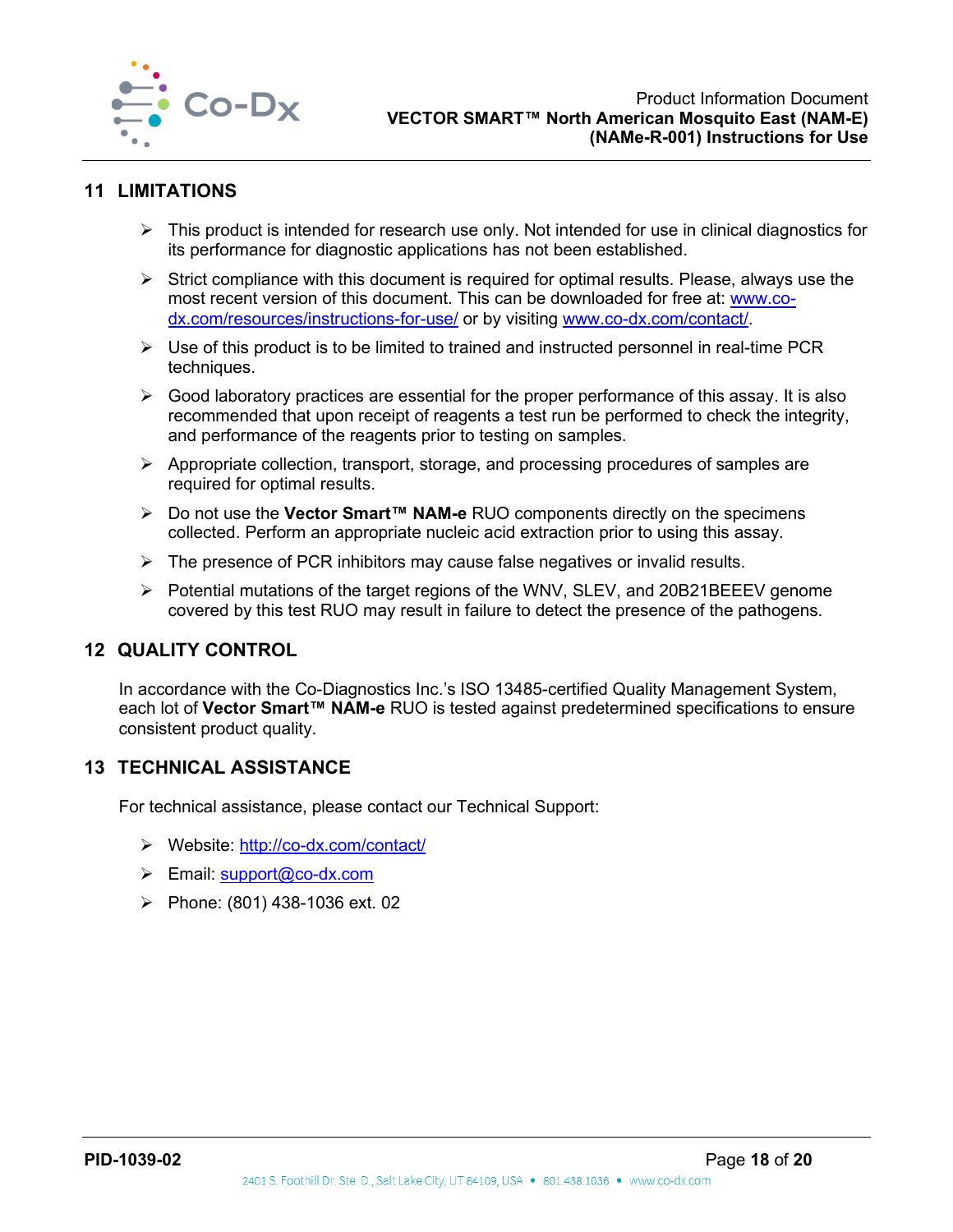

## <span id="page-19-0"></span>**14 REFERENCES**

- Burkhalter, K. L., Horiuchi, K., Biggerstaff, B. J., Savage, H. M., & Nasci, R. S. (2014). Evaluation of a Rapid Analyte Measurement Platform and Real-Time Reverse-Transcriptase Polymerase Chain Reaction Assay West Nile Virus Detection System in Mosquito Pools. *Journal of the American mosquito Control Association, 30*(1), 21-30.
- Centers for Disease Control and Prevention. (2017, Oct 27). *CDC Laboratory Training: Good Laboratory Practices for Molecular Genetics Testing*. Retrieved Mar 5, 2019, from CDC: https://www.cdc.gov/labtraining/training-courses/good-lab-practices-molecular-geneticstesting.html
- Division of Vector-Borne Diseases. (2013, Jun 14). *West Nile Virus in the United States: Guidelines for Surveillance, Prevention, and Control.* Retrieved from CDC: https://www.cdc.gov/westnile/resources/pdfs/wnvGuidelines.pdf
- *Eastern Equine Encephalitis*. (n.d.). Retrieved from Centers for Disease Control and Prevention: https://www.cdc.gov/easternequineencephalitis/index.html
- Poritz, M. A., & Ririe, K. M. (2014). Getting Things Backwards to Prevent Primer Dimers. *The Journal of Molecular Diagnostics, 16*(2), 159-162. doi:10.1016/j.jmoldx.2014.01.001
- *Saint Louis Encephalitis*. (n.d.). Retrieved from Centers for Disease Control and Prevention: https://www.cdc.gov/sle/index.html
- Satterfield, B. (2014, Mar). Cooperative primers: 2.5 million-fold improvement in the reduction of nonspecific amplification. *The Journal of Molecular Diagnostics, 16*(2), 163-173. doi:10.1016/j.jmoldx.2013.10.004
- Viana, R. V., & Wallis, C. L. (2011). Good Clinical Laboratory Practices (GLCP) for Molecular Based Tests Used in Diagnostic Laboratories. In D. I. Akyar, *Wide Spectra of Quality Control* (pp. 29-52). InTech. Retrieved from http://www.intechopen.com/books/widespectra-of-quality-control/goodclinical-laboratory-practice-gclp-for-molecular-based-testsused-in-diagnostic-laboratories

#### <span id="page-19-1"></span>**15 TRADEMARKS AND DISCLAIMERS**

Registered names, trademarks, etc. used in this document, even if not specifically marked as such, are not to be considered unprotected by law.

Product not available in all countries.